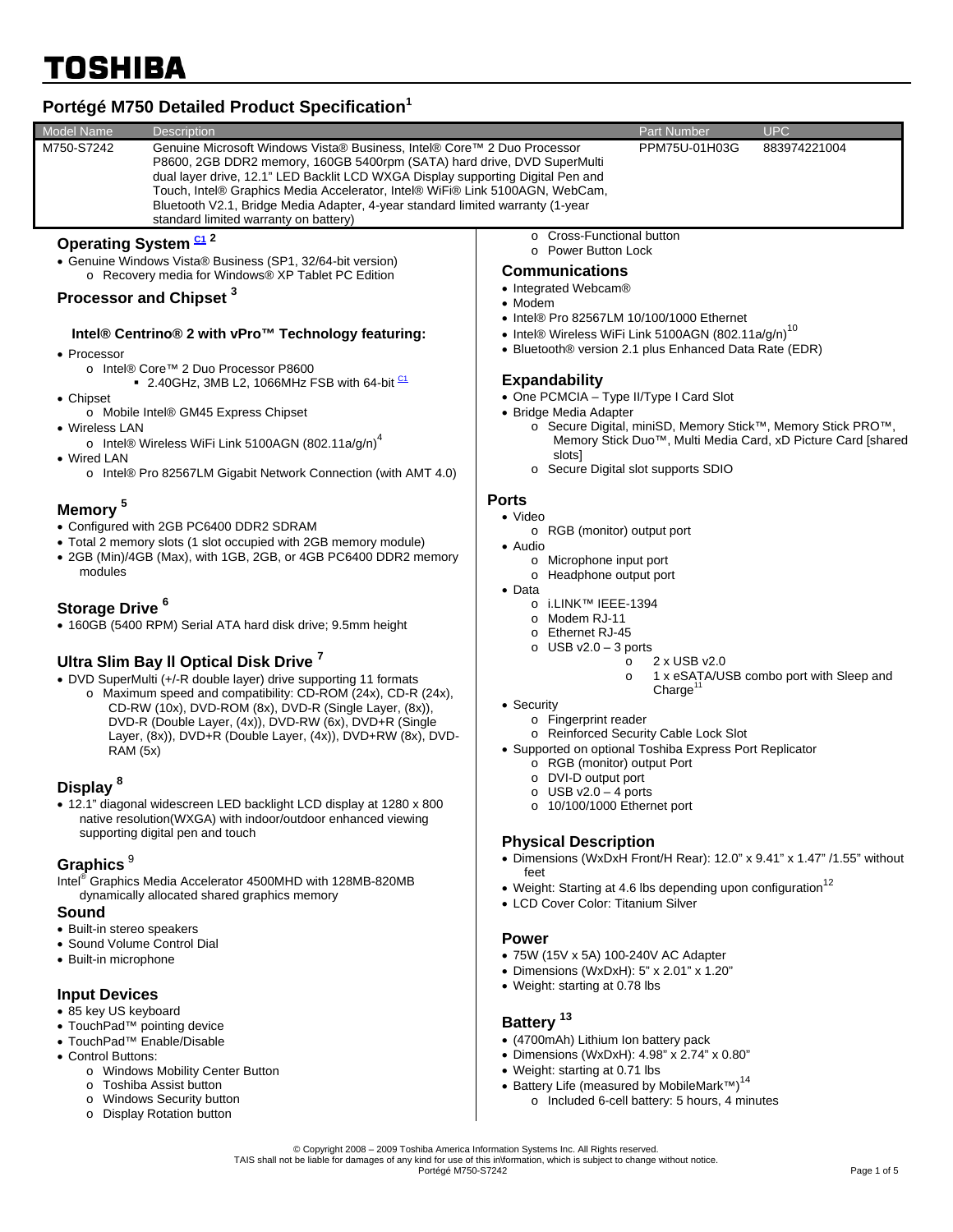#### TOSHIBA l,

# **Toshiba EasyGuard® 15**

- Protect & Fix
	- o Toshiba PC Health Monitor
	- o Shock Absorbing Design<sup>16</sup>
		- HDD Shock Absorber
		- LCD Panel Shock Absorber
		- Chassis Shock Protector
	- o Hard Disk Drive Protection
		- 3D Accelerometer
		- HDD Dome Shock Protector HDD Shock Absorber
	- o Spill-Resistant Keyboard<sup>1</sup>
	- o Magnesium Alloy Casework
	- o TOSHIBA PC Diagnostic Tool
	- o Key Component Access
- Secure
	- o Multiple-Level Password Utilities
	- o Fingerprint Reader (includes software for password and identity management)
	- o AuthenTec EntréPad® TrueSuite®
	- o Infineon TPM Software Professional Package
	- o Trusted Platform Module v1.2
	- o TOSHIBA Secure Digital Token Utility
	- o Advanced Instant Security
	- o Reinforced Security Cable Lock Slot
	- o Execute Disable Bit
- Connect
	- o Diversity Antenna
	- o TOSHIBA ConfigFree®
	- o Voice-over-IP Ready Design
	- o TOSHIBA Bluetooth® Stack
- Optimize
	- o TOSHIBA Zooming Utility
	- o LCD Rotation Utility
	- o One-touch Resolution Change
	- o TOSHIBA Optical Disc Drive Power On/Off Utility
	- o TOSHIBA Optical Drive Auto Lock
	- o Wireless On/Off Switch
	- o TOSHIBA Mouse Utility
	- o FN Shortcut Keys

#### **BIOS**

- TSETUP, ACPI v2.0, PNP, VESA, DPMS, DDC, SM BIOS v2.5, PCI BIOS v2.1 support
- Computrace® (BIOS enabled )

## Software  $\frac{C1}{18}$  18

- Toshiba Software and Utilities
	- o TOSHIBA Value Added Package
	- o Electronic User's Guide
	- o Bluetooth Stack for Windows by Toshiba
	- o Toshiba Tablet PC Extension
	- o TOSHIBA ConfigFree®
	- o TOSHIBA Management Console
	- o TOSHIBA Tablet Access Code Logon Utility
	- o TOSHIBA Assist
	- o TOSHIBA Security Assist
	- o TOSHIBA Disc Creator
	- o TOSHIBA Extended Tiles for Windows Mobility Center
	- o TOSHIBA Recovery Disc Creator
	- o Microsoft Windows XP Pro Recovery Media
- Third-party Software
	- o Microsoft Office OneNote® 2007
	- o Sun® Java™ Runtime Environment
	- o Adobe® Acrobat® Reader
	- o Google™ Desktop
	- o Google™ Toolbar
	- o Google™ Picasa™
	- o Infineon TPM Software Professional Package
	- o AuthenTec EntréPad® TrueSuite® technology
- Trial Software
	- o Microsoft Office Ready with Microsoft Office Professional 2007 60-dayTrial Edition
	- o Norton Internet Security™ 2008
- Special Offers
	- o Microsoft Office Live
	- o Computrace® LoJack® for Laptops
	- o Skype Voice and Video

#### **Environmental Specifications**

|                           | Operating             | Non-operating                   |
|---------------------------|-----------------------|---------------------------------|
| Temperature <sup>19</sup> | 5° to 35° C           | -20 $\degree$ to 65 $\degree$ C |
|                           | (41° to 95° F)        | (-4° to 149° F)                 |
| <b>Thermal Gradient</b>   | No condensation       | No condensation                 |
| <b>Relative Humidity</b>  | 20% to 80%            | 10% to 90%                      |
| (non-condensing)          |                       |                                 |
| Altitude                  | $-60$ to 3,000 meters | $-60$ to 10,000 meters          |
| (relative to sea level)   |                       |                                 |
| Shock                     | 7G, 1.5G w/ODD        | 60G                             |
| Vibration                 | 0.5G, 0.25 w/ODD      | 1.0G                            |

Energy Star 4.0 Compliant

 $\bullet$  This product is RoHS $^{20}$  compliant

EPEAT™ Gold

#### **TECRA / PORTEGE – 4 YEAR STANDARD LIMITED WARRANTY21**

#### **Service Upgrades and Extensions**

Toshiba offers many different enhanced services such as SystemGuard®, On-Site Repair, and ServiceExpress to provide additional support to your notebook PC. For a full description and complete list of programs and program terms and conditions, please visit www.pcsupport.toshiba.com.

#### **Recommended Services**

## **SystemGuard Accidental Damage Service w/ ServiceExpress<sup>22</sup>**

Provides advanced protection from damage caused from handling. Select your express repair service with either Depot Express or Carry-In Express and go to the front of the line. Must be purchased within the first 30 days of notebook purchase.<br>Part Number Description

**Part Number**<br>WSN-PMGP4V  $1<sup>st</sup>/2<sup>nd</sup>/3<sup>rd</sup>/4<sup>th</sup>$  Year

# **SystemGuard Accidental Damage Service + On-Site Repair<sup>23</sup>**

Combines SystemGuard and On-Site Repair coverage. Must be purchased within the first 30 days of notebook purchase.<br>Part Number Description

Part Number WSN-PMGN4V 1<sup>st</sup>/2<sup>nd</sup>/3<sup>rd</sup>/4<sup>th</sup> Year

#### **ServiceExpress**

Select your express repair service with either Depot Express or Carry-In Express. Depot Express: Your notebook will be repaired and returned via overnight shipment (excluding weekends and holidays). Carry-In Express: Take your notebook into a Premier ASP and go to the front of the line for expedited repair service. Must be purchased within the first 30 days of notebook purchase.

Part Number Description<br>WSN-PMQP4V 1<sup>st</sup>/2<sup>nd</sup>/3<sup>rd</sup>/4<sup>tt</sup>  $\frac{1^{\text{st}}}{2^{\text{nd}}/3^{\text{rd}}/4^{\text{th}}}$  Year

#### **On-Site Repair Service**

On-site service will be provided at the customer's home or business location (excluding weekends and holidays) to perform the necessary hardware repairs. Must be purchased within the first 9 months of notebook purchase.<br>Part Number Description <u>Part Number Description</u><br>WSN-PMQN4V 1<sup>st</sup>/2<sup>nd</sup>/3<sup>rd</sup>/4<sup>th</sup> Year

## **Accessories**

For additional and most updated accessories, please visit **www.accessories.toshiba.com**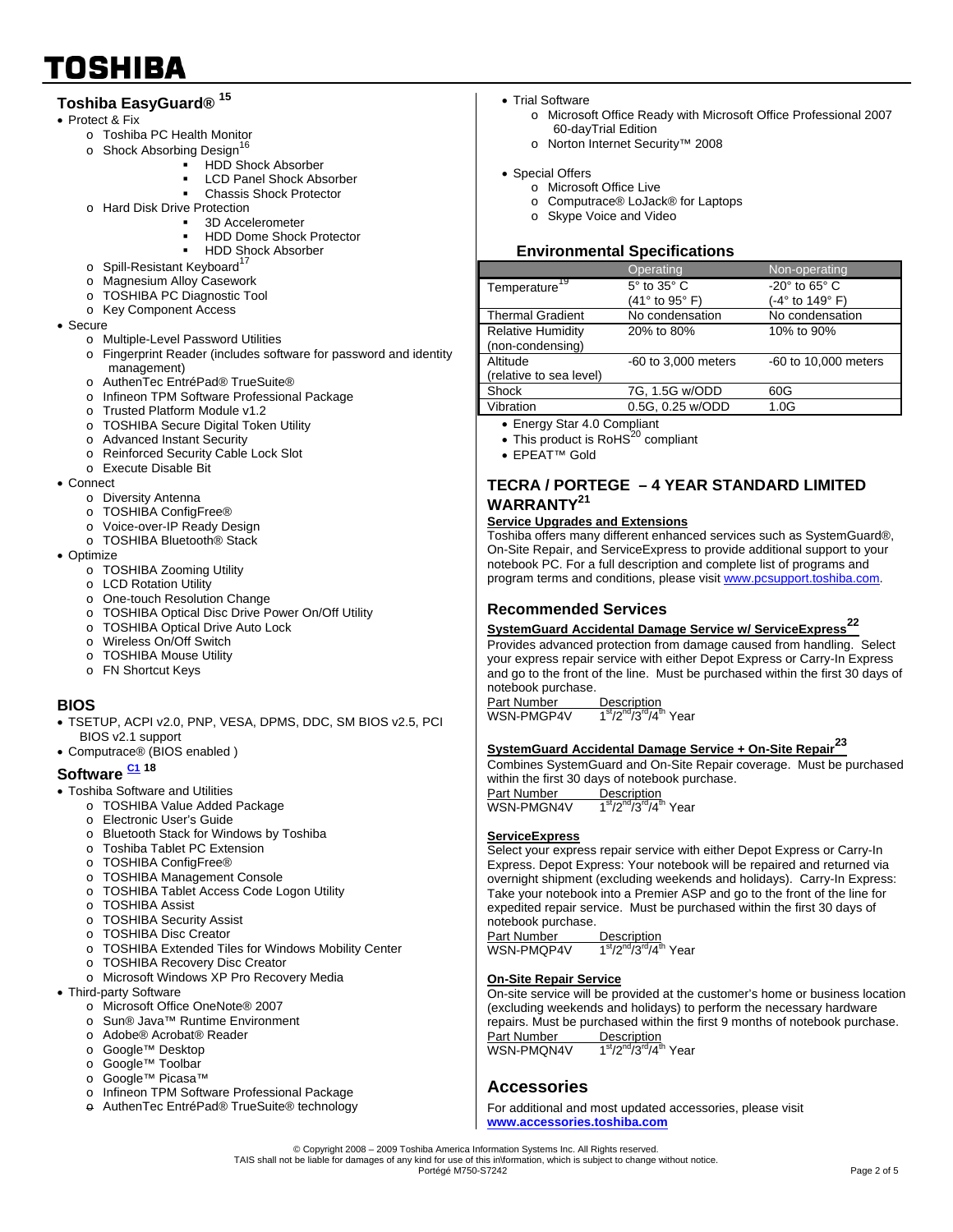# TOSHIBA

| <b>Memory Upgrade</b>            |                                                                                                                                                                                                                                                                                                  | <b>PA1437U-1NCS</b><br>PA1441U-1NCS* | Toshiba Enhanced Protection Case for Portege M7xx<br>Toshiba Tablet Portfolio for Portege M7xx       |
|----------------------------------|--------------------------------------------------------------------------------------------------------------------------------------------------------------------------------------------------------------------------------------------------------------------------------------------------|--------------------------------------|------------------------------------------------------------------------------------------------------|
| Part Number                      | Description                                                                                                                                                                                                                                                                                      | Does not accommodate Slice Battery   |                                                                                                      |
| PA3669U-1M2G                     | Toshiba 2GB DDR2-800 Memory Module                                                                                                                                                                                                                                                               | <b>Storage</b>                       |                                                                                                      |
| PA3670U-1M4G                     | Toshiba 4GB DDR2-800 Memory Module                                                                                                                                                                                                                                                               | Part Number                          | Description                                                                                          |
| <b>Power</b>                     |                                                                                                                                                                                                                                                                                                  | <b>HDDR250I02R</b>                   | Toshiba 250GB 2.5" SATA Notebook Hard Drive (5400<br>RPM)                                            |
| Part Number<br>PA3283U-5ACA      | Description<br>Toshiba 75W Global AC Adapter<br>Toshiba Primary Li Ion Battery Pack (6 Cell)<br>Toshiba Slice Expansion Li Ion Battery (6 Cell)<br>Toshiba Battery Charger w/Integrated AC Adapter,<br><b>RoHS</b><br>Toshiba Battery Charger Adapter for Slice Expansion<br><b>Battery Pack</b> | <b>HDDR320I02R</b>                   | Toshiba 320GB 2.5" SATA Notebook Hard Drive (5400<br>RPM)                                            |
| PA3191U-5BRS<br>PA3510U-1BRL     |                                                                                                                                                                                                                                                                                                  | <b>PA1434U-1ETC</b><br>PA3697U-1ETC  | Toshiba HDD Casing for Ultra Slim Bay HDD Adapter<br>Toshiba Ultra Slim Bay II HDD Adapter           |
| PA3091U-2CHG<br>PA3528U-1ETC     |                                                                                                                                                                                                                                                                                                  | PA3556U-1M2G                         | Toshiba 2GB USB Hi-Speed Flash Drive, ReadyBoost                                                     |
|                                  |                                                                                                                                                                                                                                                                                                  | PA3556U-1M4G<br>PA3556U-1M8G         | Toshiba 4GB USB Hi-Speed Flash Drive, ReadyBoost<br>Toshiba 8GB USB Hi-Speed Flash Drive, ReadyBoost |
|                                  |                                                                                                                                                                                                                                                                                                  | Wireless/Bluetooth                   |                                                                                                      |
| <b>Expansion</b>                 |                                                                                                                                                                                                                                                                                                  | <b>Part Number Description</b>       |                                                                                                      |
|                                  |                                                                                                                                                                                                                                                                                                  | PA3573U-1ETA                         | Toshiba Bluetooth Optical Tilt-Wheel Mouse                                                           |
| Part Number                      | Description                                                                                                                                                                                                                                                                                      |                                      | (Black/Silver)                                                                                       |
| PA3508U-1PRP<br>PA3579U-1ETC     | Toshiba Express Port Replicator w/90W AC Adapter<br>Toshiba Universal Notebook/Projector Stand                                                                                                                                                                                                   | PA3573U-1ETB                         | Toshiba Bluetooth Optical Tilt-Wheel Mouse<br>(Black/Red)                                            |
|                                  |                                                                                                                                                                                                                                                                                                  | <b>Input Devices</b>                 |                                                                                                      |
| <b>Security &amp; Protection</b> |                                                                                                                                                                                                                                                                                                  | Part Number                          | Description                                                                                          |
| Part Number                      | Description                                                                                                                                                                                                                                                                                      | PA3316U-3ETC                         | Toshiba Tablet PC Pen II                                                                             |
| PA3610U-1ETC                     | Toshiba Keyboard Protector                                                                                                                                                                                                                                                                       | PA3317U-2ETC                         | Toshiba Tablet PC Reserve Pen                                                                        |
| <b>PA410U</b>                    | Targus DEFCON CL Notebook Cable Lock                                                                                                                                                                                                                                                             | PA1438U-1ETC                         | Toshiba Tablet Pen Tether                                                                            |

## **Article I. Subject to Change**

While Toshiba has made every effort at the time of publication to ensure the accuracy of the information provided herein, product specifications, configurations, prices, system/component/options availability are all subject to change without notice. For the most up-to-date product information about your computer, or to stay current with the various computer software or hardware options, visit Toshiba's Web site at http://www.pcsupport.toshiba.com

## **Article II. Return Policy**

Notwithstanding anything to the contrary in any third party License Agreement or product documentation supplied with your PC, Toshiba America Information Systems, Inc. ("TAIS") does not accept the return of component parts, or bundled software, that have been removed from the PC system. Pro-rata refunds on individual PC components or bundled software, including the operating system, will not be granted. If you wish to return a complete PC system, contact the TAIS dealer where you purchased the product, and comply with the dealer's standard return policies and procedures.

Toshiba America Information Systems, Incorporated ("TAIS") 9740 Irvine Boulevard Irvine CA 92618 ToshibaDirect website: http://www.toshibadirect.com TAIS website for resellers: http://sell.toshiba.com TAIS PC Support website: http://pcsupport.toshiba.com

Portégé, Satellite, Satellite Pro, Tecra, SelectBay, ConfigFree and SystemGuard are registered trademarks and Qosmio and EasyGuard are trademarks of Toshiba America Information Systems, Inc. and/or Toshiba Corporation. Intel, Celeron, Centrino, Intel Inside, Pentium, the Intel Centrino logo, and the Intel Inside logo are trademarks or registered trademarks of Intel Corporation or its subsidiaries in the United States and other countries. Microsoft and Windows are registered trademarks and OneNote registered is a trademark of Microsoft Corporation in the United States and/or other countries. Winstone® is a registered trademark and BatteryMark™ is a trademark of Ziff Davis Publishing Holdings Inc. in the U.S. and other countries. MobileMark™ is a trademark of the Business Applications Performance Corporation. Wi-Fi is a registered certification mark of the Wi-Fi Alliance. The Bluetooth word mark and logos are owned by the Bluetooth SIG, Inc. and any use of such marks by Toshiba is under license. NVIDIA and GeForce are registered trademarks or trademarks of NVIDIA Corporation in the United States and/or other countries. All other trademarks are the property of their respective owners.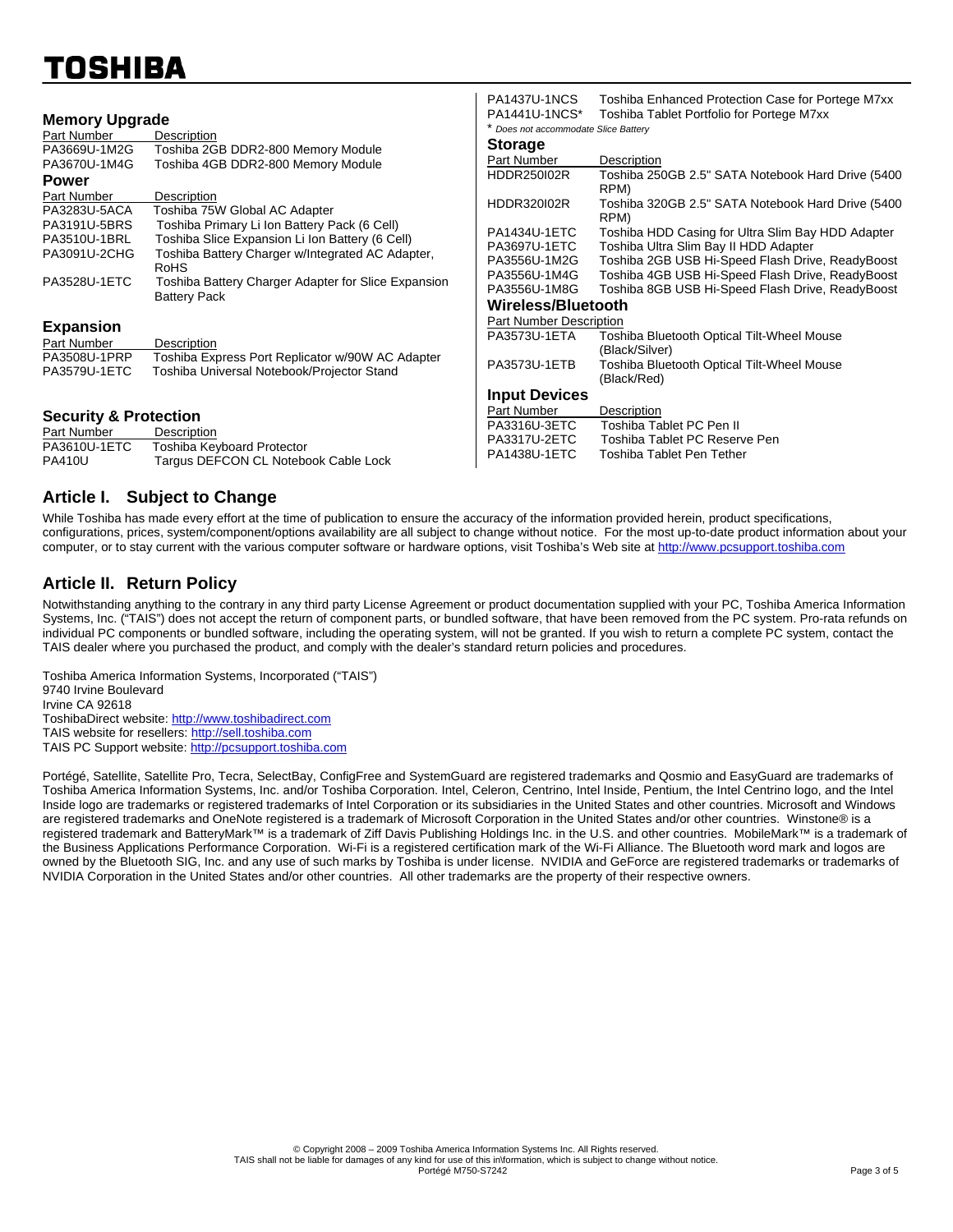#### TOSHIBA l,

#### C1*64-bit computing:*

64-bit computing requires that the following hardware and software requirements are met:

- 64-bit Operating System
- 64-bit CPU, Chipset and BIOS (Basic Input/Output System)
- 64-bit Device drivers - 64-bit applications

 Certain device drivers and/or applications may not be compatible with a 64-bit CPU and therefore may not function properly. A 32-bit version of the operating system is preinstalled on your computer unless explicitly stated that the operating system is 64-bit. See "Detailed Specs" for more information.

Product Series Legal Footnote. The product specifications and configuration information are designed for a product Series. Your particular model may not have all the features and specifications listed or illustrated. For more detailed information about the features and specifications on your particular model, please visit Toshiba's Web site at pcsupport.toshiba.com.

**Product Offering Legal Footnote**. Toshiba America Information Systems, Inc. reserves the right to modify or withdraw this offer at anytime without notice.

#### <sup>2</sup> **Operating System**.

 $\overline{a}$ 

Also see *64-Bit Computing* Legal Footnote, if applicable.

Certain Microsoft® software product(s) included with this computer may use technological measures for copy protection. IN SUCH EVENT, YOU WILL NOT BE ABLE TO USE THE PRODUCT IF YOU DO NOT FULLY COMPLY WITH THE PRODUCT ACTIVATION PROCEDURES. Product activation procedures and Microsoft's privacy policy will be detailed during initial launch of the product, or upon certain reinstallations of the software product(s) or reconfigurations of the computer, and may be completed by Internet or telephone (toll charges may apply).

Some software may differ from its retail version (if available), and may not include user manuals or all program functionality.

**Offers.** Offer terms, duration and product availability all subject to change without notice

#### <sup>3</sup> **Processor (Central Processing Unit)**.

CPU performance in your computer product may vary from specifications under the following conditions:

- 1. use of certain external peripheral products<br>2. use of battery power instead of AC power
- 2. use of battery power instead of AC power<br>3. use of certain multimedia, computer gener
- use of certain multimedia, computer generated graphics or video applications
- 4. use of standard telephone lines or low speed network connections<br>5. use of complex modeling software, such as high end computer aid
- 5. use of complex modeling software, such as high end computer aided design applications
- 6. use of several applications or functionalities simultaneously<br>7 use of computer in areas with low air pressure (bigh altitude
	- use of computer in areas with low air pressure (high altitude >1,000 meters or >3,280 feet above sea level)
- 8. use of computer at temperatures outside the range of 5°C to 30°C (41°F to 86°F) or >25°C (77°F) at high altitude (all temperature references are
- approximate and may vary depending on the specific computer model please visit the Toshiba website at www.pcsupport.toshiba.com for details).

#### CPU performance may also vary from specifications due to design configuration.

Under some conditions, your computer product may automatically shut-down. This is a normal protective feature designed to reduce the risk of lost data or damage to the product when used outside recommended conditions. To avoid risk of lost data, always make back-up copies of data by periodically storing it on an external storage medium. Use your computer product only under recommended conditions. Read additional restrictions under "Environmental Conditions" in your product "Detailed Specs." Contact Toshiba Technical Service and Support for more information.

<sup>4</sup> *Wireless-N***.** The 802.11a/g/n wireless adapter is based on a draft release version of the IEEE 802.11n specification, which may not be compatible with, or support all features (e.g., security) of, certain Wi-Fi®.

<sup>5</sup> Memory (Main System). Part of the main system memory may be used by the graphics system for graphics performance and therefore reduce the amount of main system memory available for other computing activities. The amount of main system memory allocated to support graphics may vary depending on the graphics system, applications utilized, system memory size and other factors. For PC's configured with 4 GB of system memory, the full system memory space for computing activities will be considerably less and will vary by model and system configuration.

#### <sup>6</sup> **Storage Drive**

#### **Hard Disk Drive (HDD) Capacity**.

1 Gigabyte (GB) means 10<sup>9</sup> = 1,000,000,000 bytes using powers of 10. The computer operating system, however, reports storage capacity using powers of 2 for the definition of 1  $GB = 2^{30} = 1,073,741,824$  bytes, and therefore shows less storage capacity. Available storage capacity will also be less if the product includes one or more pre-installed operating systems, such as Microsoft Operating System and/or pre-installed software applications, or media content. Actual formatted capacity may vary.

<sup>7</sup> Optical Drive. Due to manufacturing and quality variations in third party optical media (e.g., CD or DVD) or optical media players/recorders, in certain cases, your Toshiba optical drive may not record on certain optical media that bear the applicable logo, or playback optical media recorded by other PCs or optical media recorders. Additionally, certain optical media recorded on your optical drive may not playback or operate properly on other PCs or optical media players. These problems are not due to any defect in your Toshiba PC or optical drive. Please refer to your PC's product specification for listing of specific format compatibilities.

Recording or viewing of certain optical media may be limited or prevented in accordance with applicable copy protection standards.

<sup>8</sup> Display. Small bright dots may appear on your screen display when you turn on your PC. Your display contains an extremely large number of thin-film transistors (TFT) and is manufactured using high-precision technology. Any small bright dots that may appear on your display are an intrinsic characteristic of the TFT manufacturing technology. Over a period of time, and depending on the usage of the computer, the brightness of the screen will deteriorate. This is also an intrinsic characteristic of the screen technology. When the computer is operated on battery power, the screen with dim and you may not be able to increase the brightness of the screen while on battery power.

#### <sup>9</sup> **Graphics (Graphics Processing Unit)**.

GPU performance may vary depending on product model, design configuration, applications, power management settings and features utilized. GPU performance is only optimized when operating in AC power mode and may decrease considerably when operating in battery power mode.